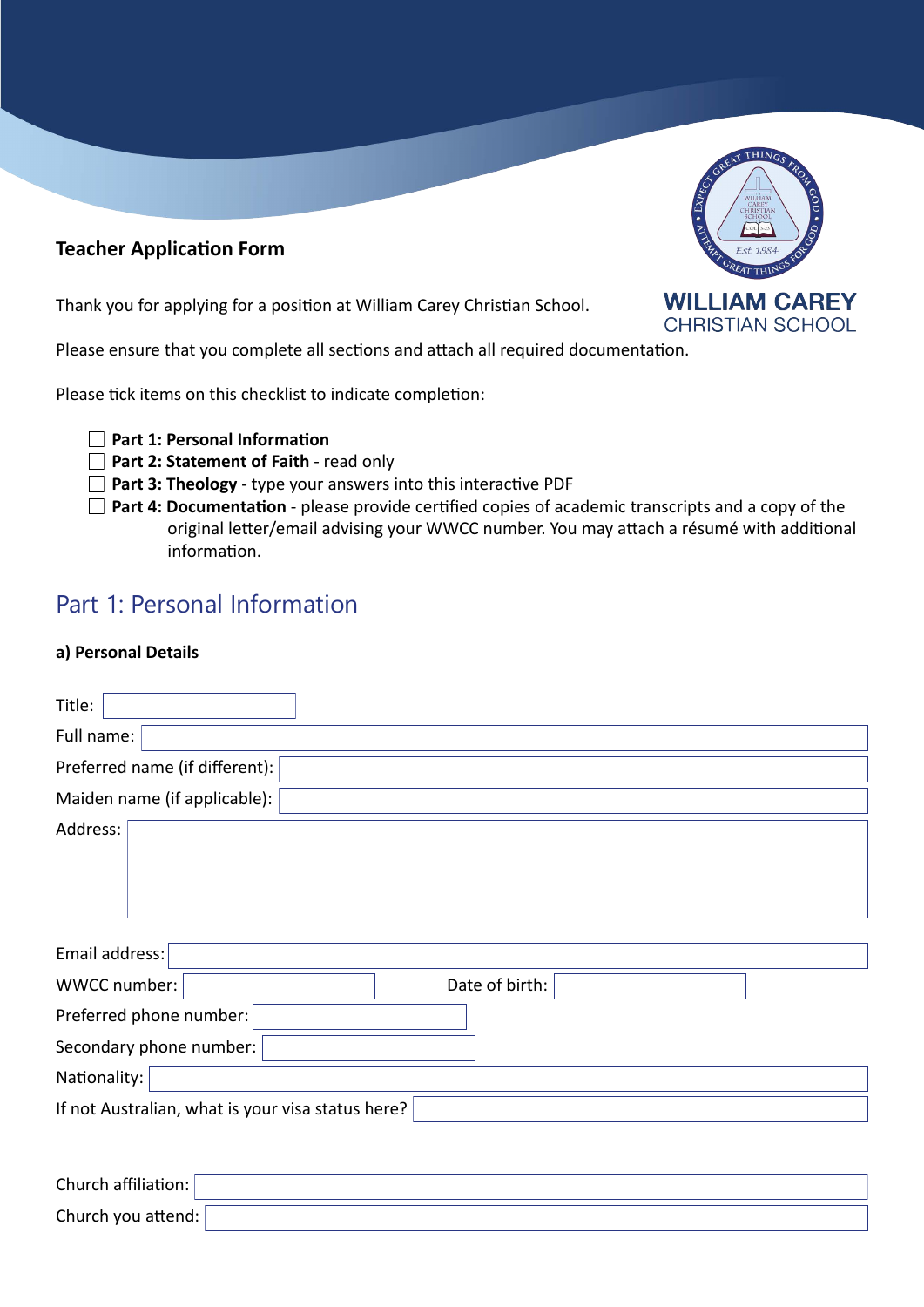# **b) Position**

| Position for which you are applying:                                                                          |
|---------------------------------------------------------------------------------------------------------------|
| If casual, which days are you available?<br>Monday<br>Tuesday<br>Wednesday<br>Thursday<br>Friday              |
| c) Academic Record                                                                                            |
| Please list your tertiary qualifications, including any incomplete studies. Please attach certified copies of |
| transcripts for any tertiary qualifications.                                                                  |
|                                                                                                               |
| 1. Institution:                                                                                               |
| Qualification:                                                                                                |
| Major:                                                                                                        |
| Year completed/expected year of completion:                                                                   |
|                                                                                                               |
| 2. Institution:                                                                                               |
| Qualification:                                                                                                |
| Major:                                                                                                        |

Year completed/expected year of completion:

| 1. Position:                                                            |                   |  |  |  |
|-------------------------------------------------------------------------|-------------------|--|--|--|
| Employer:                                                               |                   |  |  |  |
| Full time/part time/casual:                                             |                   |  |  |  |
| Start date:                                                             | Finish date:      |  |  |  |
|                                                                         |                   |  |  |  |
| 2. Position:                                                            |                   |  |  |  |
| Employer:                                                               |                   |  |  |  |
| Full time/part time/casual:                                             |                   |  |  |  |
| Start date:                                                             | Finish date:      |  |  |  |
|                                                                         |                   |  |  |  |
| 3. Position:                                                            |                   |  |  |  |
| Employer:                                                               |                   |  |  |  |
| Full time/part time/casual:                                             |                   |  |  |  |
| Start date:                                                             | Finish date:      |  |  |  |
| 4. Position:                                                            |                   |  |  |  |
| Employer:                                                               |                   |  |  |  |
| Full time/part time/casual:                                             |                   |  |  |  |
| Start date:                                                             | Finish date:      |  |  |  |
|                                                                         |                   |  |  |  |
| 5. Position:                                                            |                   |  |  |  |
| Employer:                                                               |                   |  |  |  |
| Full time/part time/casual:                                             |                   |  |  |  |
| Start date:                                                             | г<br>Finish date: |  |  |  |
|                                                                         |                   |  |  |  |
| If you have worked as a teacher, how many years have you taught?        |                   |  |  |  |
| Full time:<br>Part time:                                                | Casual:           |  |  |  |
|                                                                         |                   |  |  |  |
| Were all of those years in NSW?<br>Yes                                  | No                |  |  |  |
| Have you taught in NSW in the last five years?<br>∫No<br>$\Box$ Yes     |                   |  |  |  |
| Are you registered with NESA Teacher Accreditation?<br><b>Yes</b><br>No |                   |  |  |  |
| If so, what is your reference number?                                   |                   |  |  |  |
| What is your accreditation status with NESA TA?                         |                   |  |  |  |
| Are you an ISTAA Experienced Teacher?<br>Yes                            | No                |  |  |  |
|                                                                         |                   |  |  |  |

| 3. Institution:                             |
|---------------------------------------------|
| Qualification:                              |
| Major:                                      |
| Year completed/expected year of completion: |
|                                             |
| 4. Institution:                             |
| Qualification:                              |
| Major:                                      |

Year completed/expected year of completion:  $\lceil$ 

# **d) Other Qualifications**

Include any other relevant qualifications such as first aid certificate, short course, bus licence etc. Please attach transcripts where relevant.

| 1. Institution:                             |  |
|---------------------------------------------|--|
| Qualification:                              |  |
| Year completed/expected year of completion: |  |
|                                             |  |
| 2. Institution:                             |  |
| Qualification:                              |  |
| Year completed/expected year of completion: |  |

## **e) Employment History**

#### **f) References**

Please provide details for three referees, including your minister/pastor and your most recent employer. You may attach any personal references you wish to provide as separate documentation.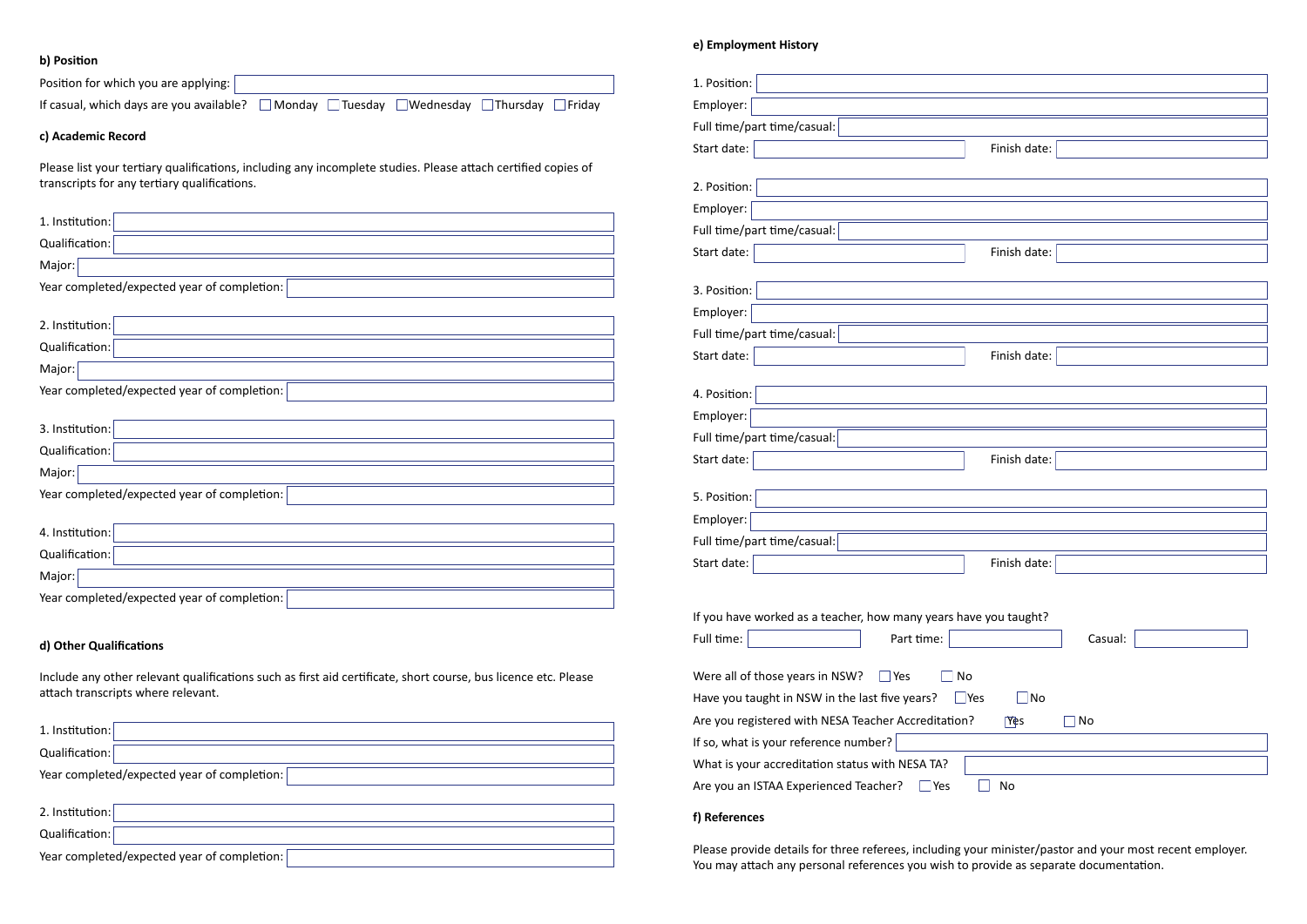| 1. Full name:                                                                                            |
|----------------------------------------------------------------------------------------------------------|
| Position:                                                                                                |
| Relationship to applicant:                                                                               |
| Phone number:<br>Email address:                                                                          |
|                                                                                                          |
| 2. Full name:                                                                                            |
| Position:                                                                                                |
| Relationship to applicant:                                                                               |
| Phone number:<br>Email address:                                                                          |
|                                                                                                          |
| 3. Full name:                                                                                            |
| Position:                                                                                                |
| Relationship to applicant:                                                                               |
| Phone number:<br>Email address:                                                                          |
|                                                                                                          |
| g) Applicant's Signature and Declaration                                                                 |
| (full name of applicant)                                                                                 |
| declare that the information I have provided in this application and any documents accompanying is true. |
| Signature:<br>Date                                                                                       |
|                                                                                                          |
|                                                                                                          |
|                                                                                                          |
|                                                                                                          |
|                                                                                                          |

# Part 2: Statement of Faith

*Please read and consider the following Statement of Faith and be prepared to discuss and comment on it.*

**I affirm** the following to be true and declare my commitment to living in accordance with these truths as a servant of Christ:

The Bible is God's personal words to us announcing and explaining the Good News of salvation through the person and work of Christ. The Bible bears the authority, power and presence of God himself as he speaks these words to us. His words are complete. We cannot add to, subtract from or change them. They speak to all cultures and societies.

God has also revealed himself in his creation and in human nature. Every human being therefore knows that God exists, that he is powerful and that God is justly angry with mankind and therefore we are all without excuse. This revelation offers no way of salvation and so the natural reaction is to suppress this knowledge of God or replace God with gods of our own imagination. The knowledge of the way of salvation is revealed only through the Bible.

God has also graciously allowed all humanity to have a measure of knowledge and understanding of his creation such that were we to live in peace and unity there would be nothing on this earth that mankind could not accomplish. This knowledge and understanding, being then distorted by sinful belief, is confused, and to varying degrees becomes damaging and dysfunctional. All knowledge and understanding needs to

develop within the framework of God's self-revelation.

There is only one God who exists in three persons, who are revealed to be the Father, the Son and the Holy Spirit. Each person is equal and all of God. God has no parts or dimensions. Each person relates to the others in intimate love and perfect fellowship. Each person carries out distinct roles and functions.

God is not a part of the created order. He exists independently and yet he is intimately involved in his creation. God is infinite, eternal and unchangeable in his being, love, wisdom, power, holiness, justice, goodness and truth. All that exists, including time and space, has been created by him and continues to operate and exist only by his word and power. There is nothing that happens that has not been planned by God, whether good or evil. His plans and purposes cannot be thwarted in any way by any person or power. God created all that is not God. He did so to glorify himself. We exist for his glory which gives our lives eternal meaning and significance.

God created human beings in his image to glorify God and enjoy him forever. Being created in the image of God, though now damaged by Adam's sin, sets us apart from and over all other creatures. The image of God is the whole person, and cannot be limited to an ability or character trait.

When the first man (Adam) chose to disobey God in hope of being God's equal, he and all his descendants, being born under his leadership, were then separated from God. Since God put all of the creation under the rule of mankind, Adam's rebellion caused his creation to no longer operate in accordance with God's design. Sin had entered the world and the original beauty of creation began to be destroyed, including our relationship with God, our relationships with each other, our bodies, minds, attitudes, emotions and the environment around us. Since then people have used everything and everyone for the selfishness of human pride, motivated by personal pleasure, greed and glory rather than for the glory of God.

Being 'dead in sin' – separated from God by that first sin – every human being is conceived and born an enemy of God, damaged by the effects of sin, unable and unwilling to accept the truth about God, or to do anything that would be acceptable in God's sight without God's initiative.

From before creation, God, in his mercy and grace, planned to save some of humanity through Christ. The penalty for sin is death. Because God is just, the penalty for sin must be paid. So God himself became a man, Jesus. He was born of a virgin, lived a sinless life, defeated Satan, and died in the place of all who, by God's grace and enabling, would repent and entrust themselves to him for salvation. Having satisfied the justice of God, Jesus rose from the dead, ascended into heaven and continues as the head of a redeemed humanity, being those people whom he chose before He created the world. From heaven he then poured out the gift of the Holy Spirit upon his redeemed people. At conversion, each believer receives the Holy Spirit, the indwelling presence of God, to empower us for Christ's service and ministry to a fallen world. He gives his people the abilities to build up one another to live lives transformed into the character of Christ working together in the assemblies of the church.

Every believer in Christ is commanded and sent by God to bring the Good News of this salvation to the world and, by word, action and attitude, bringing peace and grace to bear in the wider community. For any person to be saved they must hear the Gospel as revealed in the Bible, and by the grace and work of the Holy Spirit be born again, and so change their attitude, be sorry for their sin, hate it and determine to live in obedience to God, putting their trust in Christ alone for salvation. God then declares the believer to be innocent of all sin and blameless forever. This is God's work of grace in us, not a work we can do ourselves. We cannot earn it or deserve it.

The believer is adopted into God's family as a child of God, and therefore must be committed to a local church that faithfully teaches God's Word, the Bible. This involves taking one's place in the assembly of the church, serving God by working to build up fellow believers. Our aim is to glorify God, study his Word, and be transformed into the character of God while working together to bring the Gospel to the community.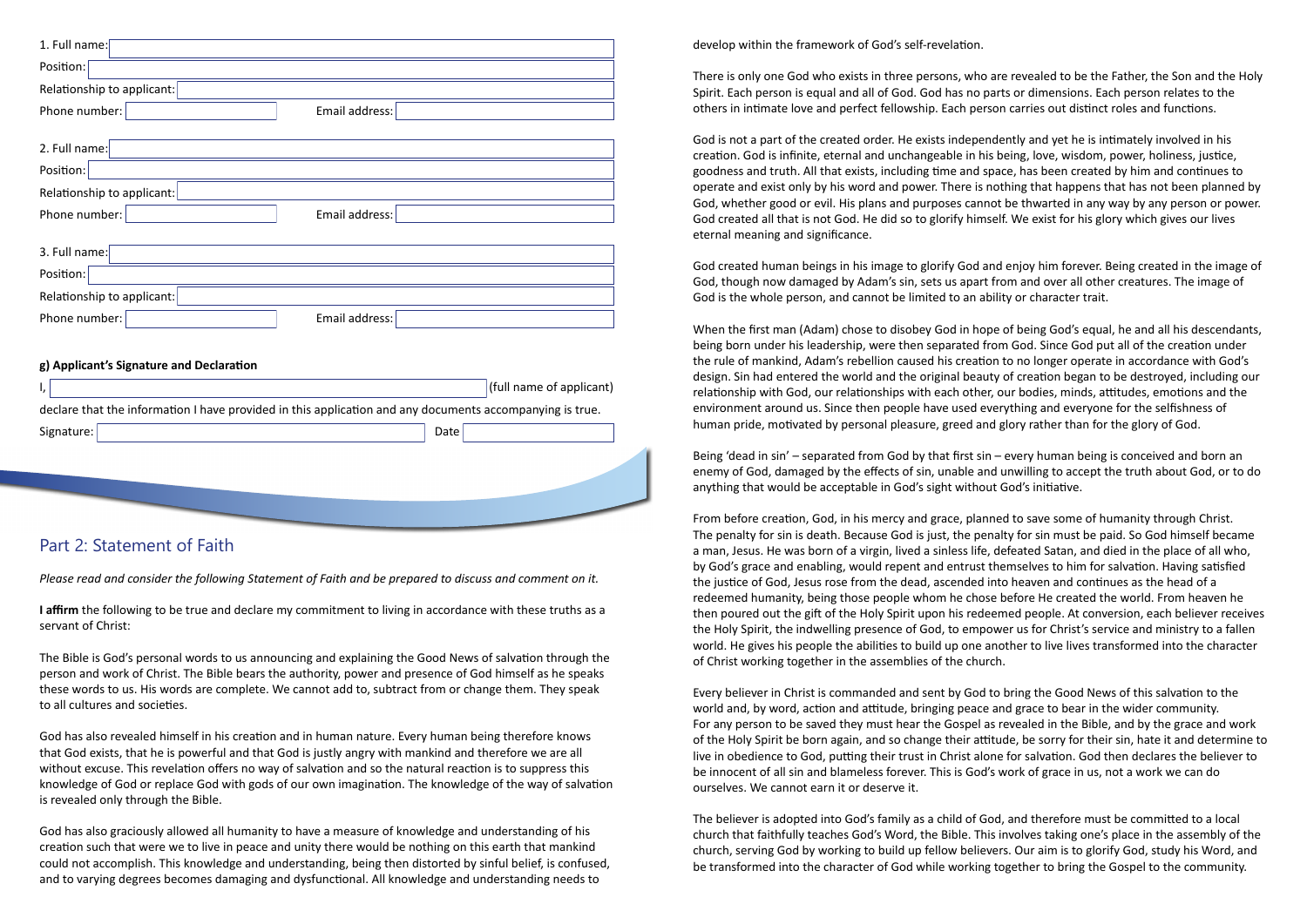#### Worship of God is all of life.

While I submit under God to the civil authorities, I thank God for them and pray for them. I recognise that God is supreme and all authorities must ultimately answer to him.

I understand that I live as a citizen of God's Kingdom in a world ruled by a sinful humanity driven by the deceitfulness of Satan. I therefore expect and accept that I will suffer. I am determined to bear whatever God's plans for me may be, mindful of the suffering of Christ, and the grace that saves me. I acknowledge that God's will, working out in his ways and plans, is often above my understanding. I submit in faith knowing that God works all things together for the good of his people and for his glory.

As a disciple of Christ I am determined to ever seek greater knowledge, wisdom and understanding from God's word so that I will constantly put away the habits of my old sinful nature. With fervent prayer I want to learn to live as the new creature I am in Christ, and to build up my fellow believers in faithfulness and service to him until he returns.

I look forward to the return of Christ. I believe in the physical resurrection of the dead, and the coming of a new creation. I acknowledge the certainty of final judgement for all, the reality of hell which is the fearful prospect that awaits those who do not turn to Christ. I therefore commit myself to making the most of the time I have to call all people to turn to Christ for salvation and eternal life.

I seek to serve and be of benefit to the local community through the ministry of Christian schools as a means to teach and model the Gospel and equip children and young people to live in God's world, God's way as God's image according to God's Word. This involves the teaching of the Bible, engaging with the scholarship and culture of our society through the teaching of the required curriculum from a Christian perspective and analysis. This is done with love and care for each person and family making up the school community.

# Part 3: Theology

### 1. Christian Doctrine

a) What do you believe regarding the sovereignty of God in creation and redemption?

c) How do you believe a person is saved?

d) What are your views on the Bible?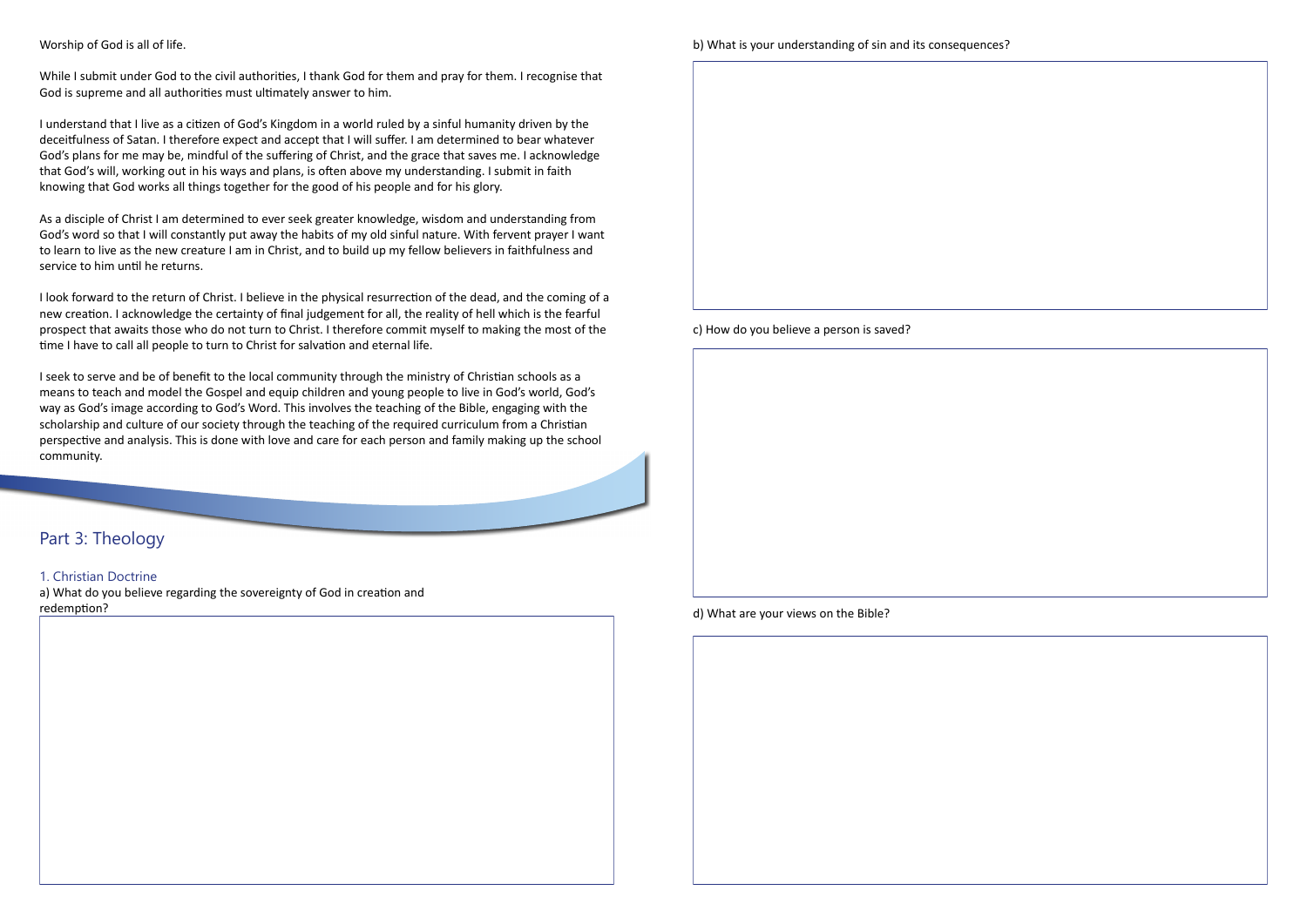f) What do you believe about the Holy Spirit?

g) What is a person's task in the world?

a) How often do you attend church?

b) What does your present/past church involvement include?

c) How do you maintain your Christian life?

# d) Which Christian books have been influential in your development as a Christian?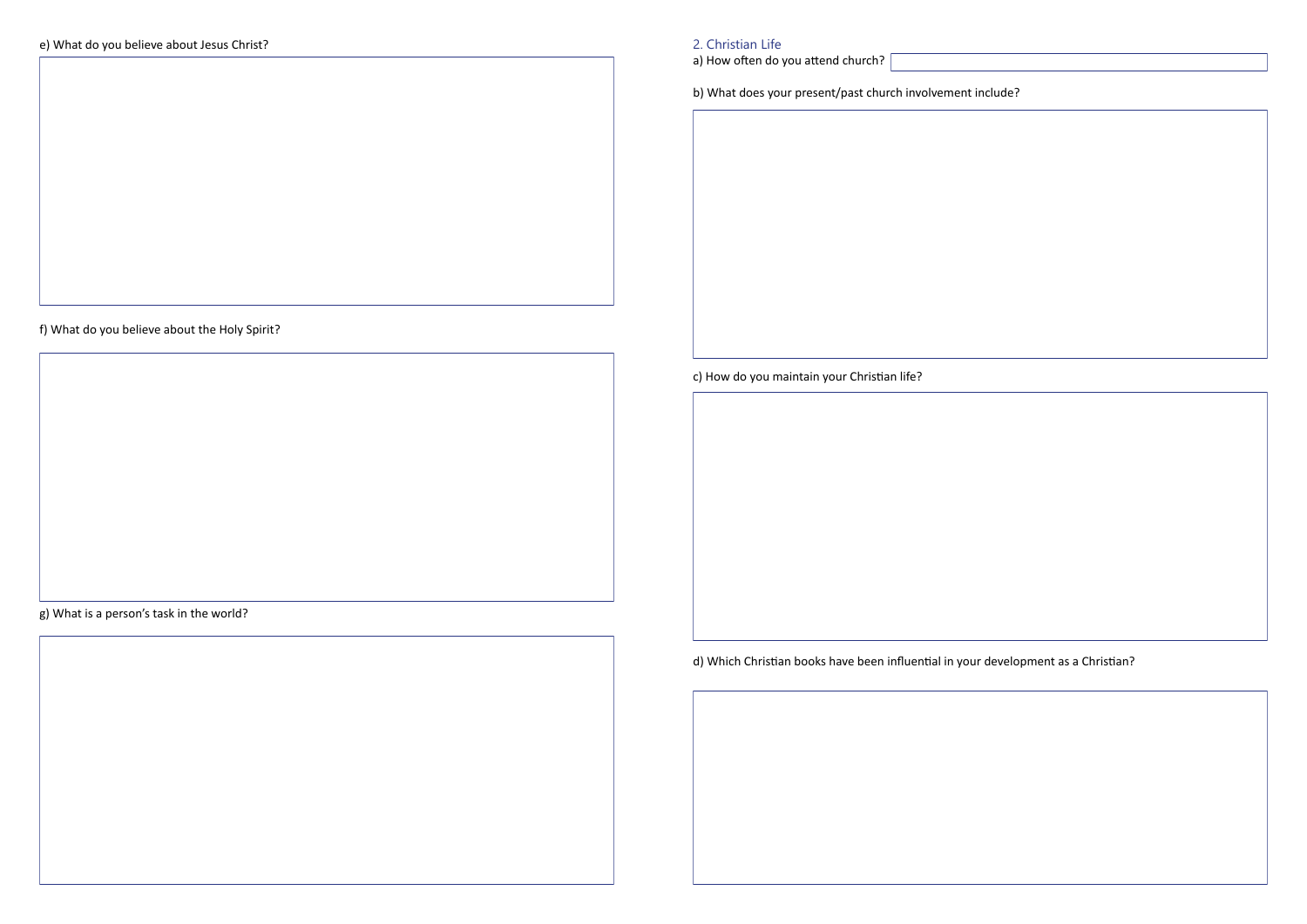# 3. Christian Education

a) Why do you wish to become a teacher at William Carey Christian School?

b) What do you think is the purpose of Christian education?

c) What are the responsibilities of a Christian school to: i. students who identify as Christians ii. students who are not Christians iii. the parents of these children

d) What contributions can you make to the general life and culture of the school?